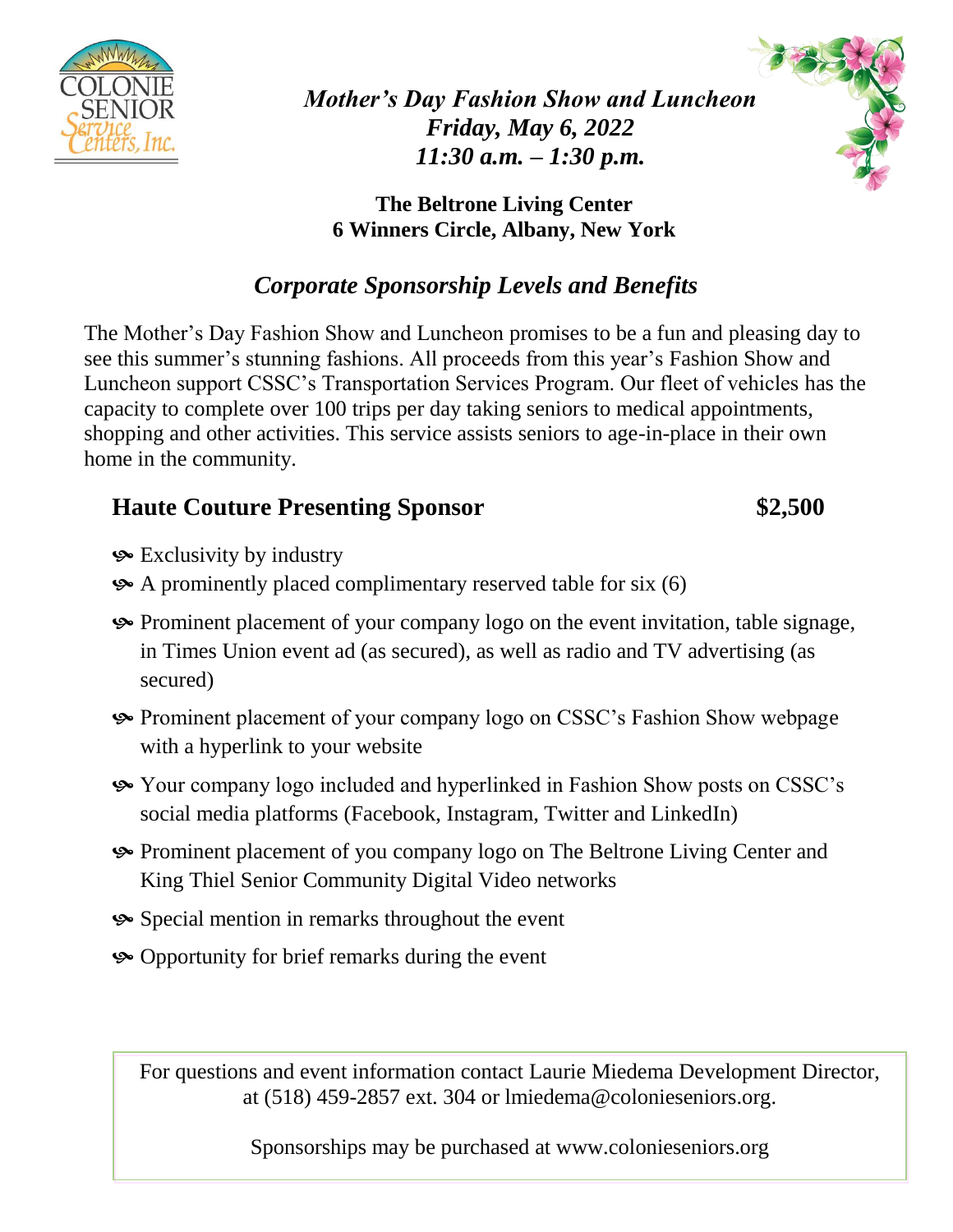### **Fashion Runway Sponsor: \$1,000**

- $\&$  Complimentary tickets for four (4)
- Your company logo on the event invitation, table signage, in Times Union event ad (as secured), as well as radio and TV advertising (as secured)
- Your company logo on CSSC's Fashion Show webpage with a hyperlink to your website
- Your company logo included and hyperlinked in Fashion Show posts on CSSC's social media platforms (Facebook, Instagram, Twitter and LinkedIn)
- Your company logo on The Beltrone Living Center and King Thiel Senior Community Digital Video networks

### **Fashion Show Bus Wrap Sponsor \$1,000**

- Event Bus Wrap advertising for eight weeks featuring your company logo on a Colonie Senior Service Centers bus
- Bus wrap size is approximately 85" high by 89" wide. Pricing includes production of wraps, removing of wrap at the end of contract period and excludes design work
- CSSC routinely provides more than 25, 000 rides annually to seniors in Albany County through our Transportation Services, providing them safe, affordable transportation that enables seniors to remain active, social and independent.

### **Tres Chic Sponsor \$500**

- $\&$  Complimentary tickets for two (2)
- Your company name on the event invitation, table signage, in Times Union event ad (as secured), as well as radio and TV advertising (as secured)
- Your company logo on CSSC's Fashion Show webpage with a hyperlink to your website
- Your company logo included and hyperlinked in Fashion Show posts on CSSC's social media platforms (Facebook, Instagram, Twitter and LinkedIn)